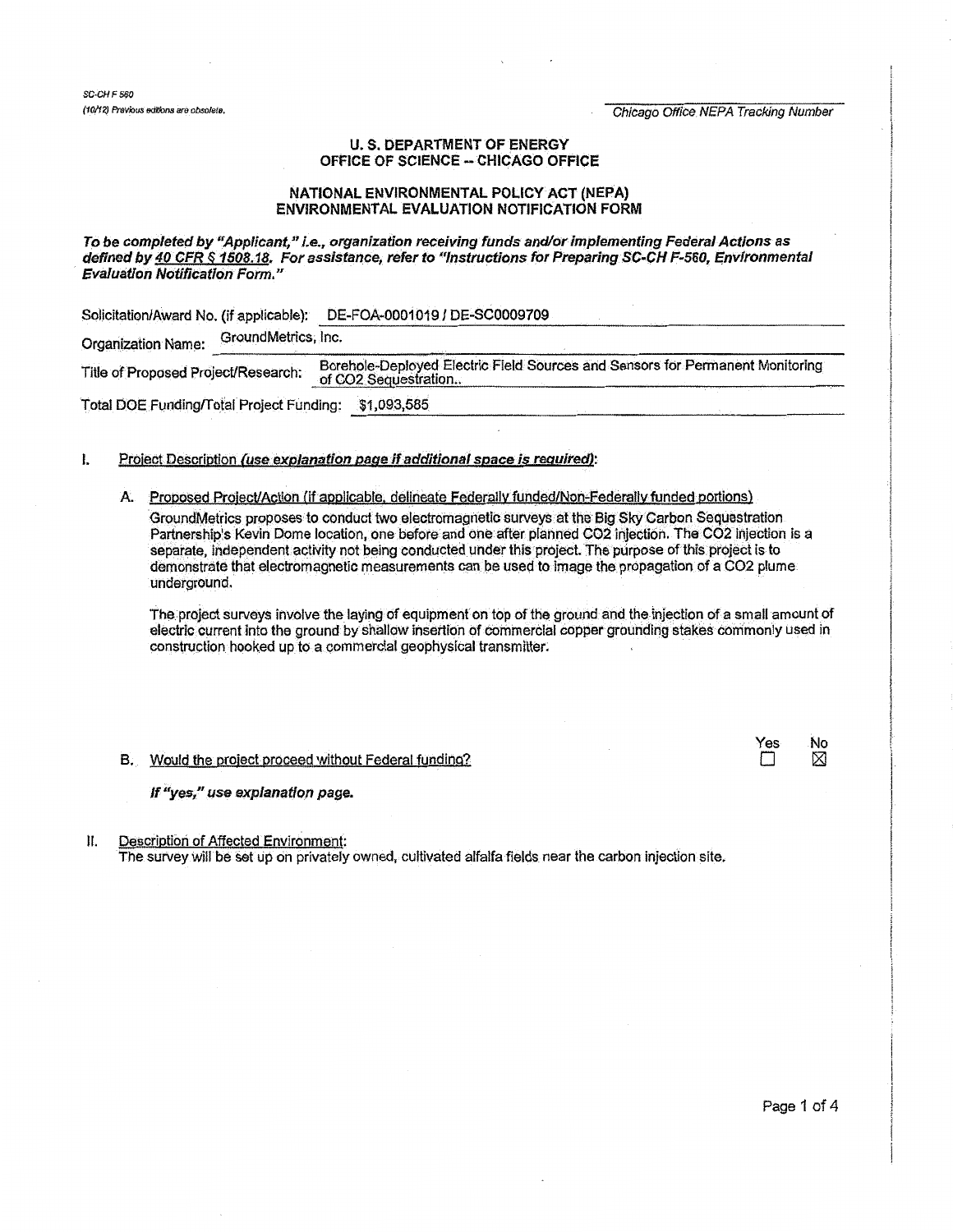|      |    |                | Chicago Office NEPA Tracking Number                                                                                            |     |         |
|------|----|----------------|--------------------------------------------------------------------------------------------------------------------------------|-----|---------|
| III. |    |                | <b>Preliminary Questions:</b>                                                                                                  |     |         |
|      | А. |                | Is the DOE-funded work routinely administrative or entirely advisory or a "paper study?"                                       | Yes | No<br>⊠ |
|      |    |                | If "Yes", ensure that the description in Section I reflects this and go directly to Section V.                                 |     |         |
|      | B. |                | Is there any potential whatsoever for:                                                                                         |     |         |
|      |    |                | Provide an explanation for each "Yes" response.                                                                                |     |         |
|      |    |                |                                                                                                                                | Yes | No.     |
|      |    | 1.<br>2.       | Work to be performed outdoors?<br>Major modification of a building interior?                                                   | ⊠   | N<br>XI |
|      |    | 3.             | Threat of violation of applicable statutory, regulatory, or permit requirements for                                            |     |         |
|      |    |                | environment, safety, and health?                                                                                               |     |         |
|      |    | 4.             | Siting, construction or major expansion of waste treatment, storage, or disposal<br>facilities?                                | L   | ⊠       |
|      |    | 5.             | Disturbance to hazardous substances, pollutants, or contaminants preexisting in the<br>environment?                            |     | ⊠       |
|      |    |                | The presence of any environmentally-sensitive resources?                                                                       |     | D X X   |
|      |    | 6.<br>7.<br>8. | Potential for high consequence impacts to human health or the environment?                                                     | 口区区 |         |
|      |    |                | The work being connected to another existing/proposed activity that could potentially<br>create a significant impact?          |     |         |
|      |    | 9.             | Nearby past, present, and/or reasonably foreseeable future actions such that<br>collectively significant impacts could result? | t I | ⊠       |
|      |    | 10.            | Scientific or public controversy over whether impacts could be significant?                                                    |     | ⊠       |

If "No" to ALL Section III.B. questions, go directly to Section V.

# IV. Potential Environmental Effects:

# Provide an explanation for each "Yes" response.

A. Sensitive Resources: Could the proposed action potentially result in changes and/or disturbances to any of the following resources? **In the following resources** 

|     |                                                                                 | Yes | No |
|-----|---------------------------------------------------------------------------------|-----|----|
| 1.  | Threatened/Endangered Species and/or Critical Habitats                          |     |    |
| 2.  | Other Protected Species (e.g., Burros, Migratory Birds)                         |     |    |
| 3.  | Sensitive Environments (e.g., Tundra/Coral Reefs/Rain Forests)                  |     |    |
|     | Cultural or Historic Resources                                                  |     |    |
|     | Important Farmland                                                              |     |    |
| 6.  | Non-Attainment Areas for Ambient Air Quality Standards                          |     |    |
|     | Class I Air Quality Control Region                                              |     |    |
| 8.  | Special Sources of Groundwater (e.g. Sole Source Aquifer)                       |     |    |
| 9.  | Navigable Air Space                                                             |     |    |
| 10. | Coastal Zones                                                                   |     |    |
| 11. | Areas with Special National Designation (e.g. National Forests, Parks, Trails). |     |    |
| 12. | Floodplains and/or Wetlands                                                     |     |    |
|     |                                                                                 |     |    |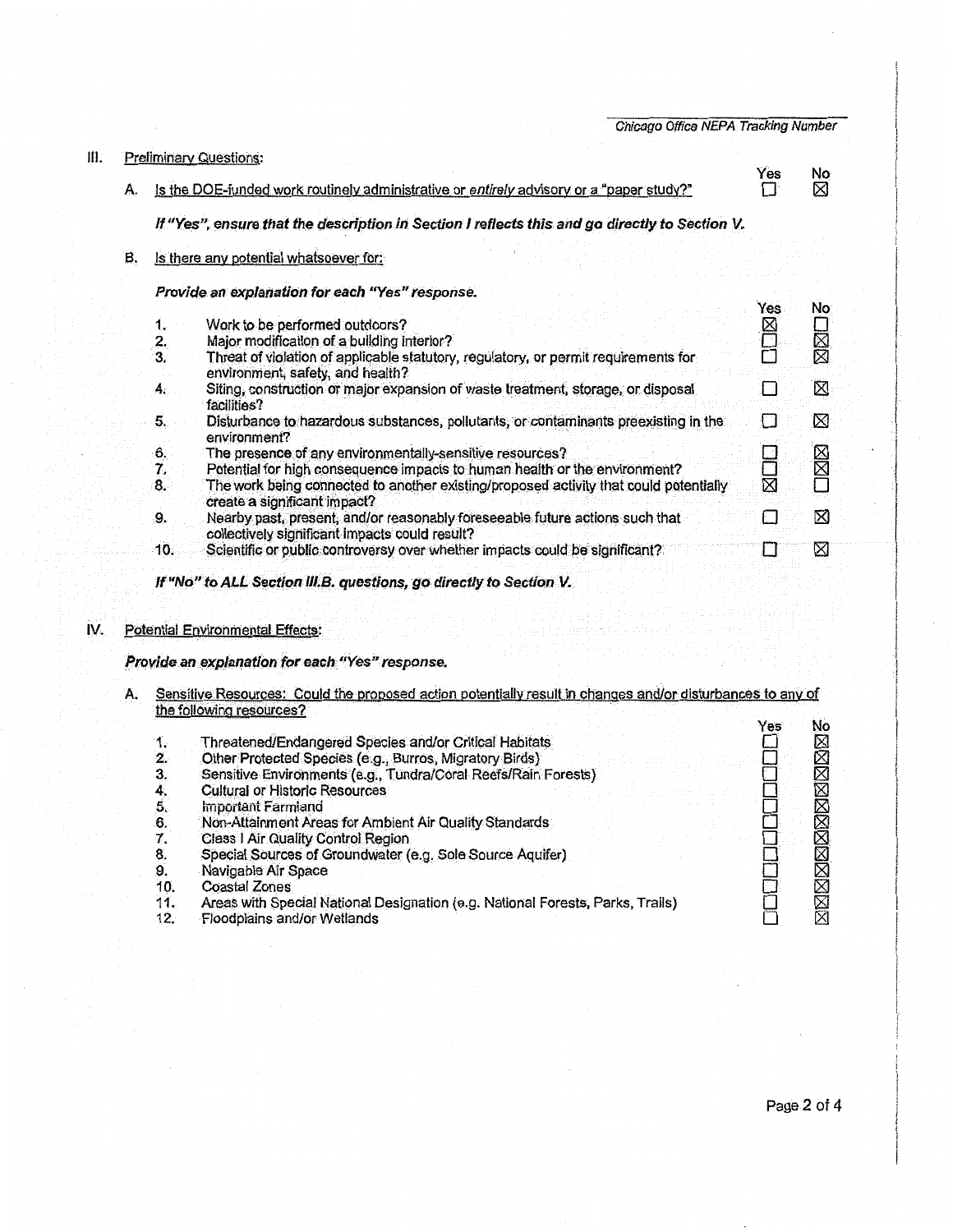Chicago Office N£PA Tracking Number

|                                                                                  | В. |                                                                                     | Regulated Substances/Activities: Would the proposed action involve any of the following regulated Items or<br>activities? |                        |  |  |
|----------------------------------------------------------------------------------|----|-------------------------------------------------------------------------------------|---------------------------------------------------------------------------------------------------------------------------|------------------------|--|--|
|                                                                                  |    |                                                                                     | Yes                                                                                                                       | No                     |  |  |
|                                                                                  |    | 13.                                                                                 | Natural Resource Damage Assessments                                                                                       |                        |  |  |
|                                                                                  |    | 14.                                                                                 | Invasive Species or Exotic Organisms                                                                                      |                        |  |  |
|                                                                                  |    | 15.                                                                                 | <b>Noxious Weeds</b>                                                                                                      | MOMMMMMMMMMMMMMMMMMMMM |  |  |
|                                                                                  |    | 16.                                                                                 | Clearing or Excavation (indicate if greater than one acre)                                                                |                        |  |  |
|                                                                                  |    | 17.                                                                                 | Dredge or Fill (under Clean Water Act, Section 404, greater than one acre)                                                |                        |  |  |
|                                                                                  |    | 18.                                                                                 | Noise (in excess of regulations)                                                                                          |                        |  |  |
|                                                                                  |    | 19.                                                                                 | <b>Asbestos Removal</b>                                                                                                   |                        |  |  |
|                                                                                  |    | 20.                                                                                 | Polychlorinated biphenyls (PCBs)                                                                                          |                        |  |  |
|                                                                                  |    | 21.                                                                                 | Import, Manufacture, or Processing of Toxic Substances                                                                    |                        |  |  |
|                                                                                  |    | 22.7                                                                                | Chemical Storage/Use                                                                                                      |                        |  |  |
|                                                                                  |    | 23.                                                                                 | Pesticide Use                                                                                                             |                        |  |  |
|                                                                                  |    | 24.                                                                                 |                                                                                                                           |                        |  |  |
|                                                                                  |    |                                                                                     | Hazardous, Toxic, or Criteria Pollutant Air Emissions                                                                     |                        |  |  |
|                                                                                  |    | 25.                                                                                 | <b>Liquid Effluents</b>                                                                                                   |                        |  |  |
|                                                                                  |    | 26.                                                                                 | Spill Prevention/Surface Water Protection                                                                                 |                        |  |  |
|                                                                                  |    | 27.                                                                                 | Underground Injection                                                                                                     |                        |  |  |
|                                                                                  |    | 28.                                                                                 | <b>Hazardous Waste</b>                                                                                                    |                        |  |  |
|                                                                                  |    | 29.                                                                                 | $\Box$<br><b>Underground Storage Tanks</b>                                                                                |                        |  |  |
|                                                                                  |    | 30.                                                                                 | Radioactive or Radioactive Mixed Waste                                                                                    |                        |  |  |
|                                                                                  |    | 31.                                                                                 | <b>Radiation Exposure</b>                                                                                                 |                        |  |  |
|                                                                                  |    | 32.                                                                                 | <b>Nanoscale Materials</b>                                                                                                |                        |  |  |
|                                                                                  |    | 33.                                                                                 | Genetically Engineered Microorganisms/Plants or Synthetic Biology?                                                        |                        |  |  |
|                                                                                  |    | 34.                                                                                 | <b>Ozone Depleting Substances</b>                                                                                         |                        |  |  |
|                                                                                  |    | 35.                                                                                 | Greenhouse Gas Generation/Sustainability                                                                                  |                        |  |  |
|                                                                                  |    | 36.                                                                                 | <b>HOLDING</b><br>Off-Road Vehicles                                                                                       |                        |  |  |
|                                                                                  |    | 37                                                                                  | Biosafety Level 3-4 Laboratory                                                                                            |                        |  |  |
|                                                                                  | С. | Other Relevant Information: Would the proposed action involve the following?<br>Yes |                                                                                                                           |                        |  |  |
|                                                                                  |    | 38.                                                                                 | Existing, Modified, or New Federal/State Permits                                                                          |                        |  |  |
|                                                                                  |    | 39.                                                                                 | Disproportionate Nearby Presence of Minority and/or Low Income Populations                                                |                        |  |  |
|                                                                                  |    | 40.                                                                                 | Action/Involvement of Another Federal Agency (e.g. license/permit, funding, approval)                                     |                        |  |  |
|                                                                                  |    | 41.                                                                                 | 0<br>0<br>0<br>0<br>Action of a State Agency in a State with NEPA-type law                                                |                        |  |  |
|                                                                                  |    | 42.                                                                                 | Public Utilities/Services                                                                                                 |                        |  |  |
|                                                                                  |    | 43.                                                                                 | Depletion of a Non-Renewable Resource                                                                                     |                        |  |  |
|                                                                                  |    | 44.                                                                                 | Other Pertinent Information Which Could Impact Human Health or the Environment                                            | SZKKKKK                |  |  |
|                                                                                  |    |                                                                                     |                                                                                                                           |                        |  |  |
| V.                                                                               |    |                                                                                     | Applicant Certification that to the best of their knowledge all information provided on this form is accurate:            |                        |  |  |
|                                                                                  |    |                                                                                     |                                                                                                                           |                        |  |  |
|                                                                                  |    |                                                                                     | Yes<br>Does this disclosure contain classified, confidential, or other exempt information that DOE would                  | No.<br>⊠               |  |  |
|                                                                                  |    |                                                                                     | not be obligated to disclose pursuant to the Freedom of Information Act?                                                  |                        |  |  |
| Organization Official (Name and Title): Jeffrey Symington VP of Operations<br>А. |    |                                                                                     |                                                                                                                           |                        |  |  |
|                                                                                  |    |                                                                                     |                                                                                                                           |                        |  |  |
|                                                                                  |    | Signature:                                                                          | Date: 9/11/14                                                                                                             |                        |  |  |
|                                                                                  |    |                                                                                     | e-mail: jsymington@groundmetrics.com<br>Phone: 858.381.4143                                                               |                        |  |  |
| В.                                                                               |    | Optional Secondary Approval (Name and Title): Gayle Guy, Proposal Manager           |                                                                                                                           |                        |  |  |
|                                                                                  |    |                                                                                     |                                                                                                                           |                        |  |  |
|                                                                                  |    | Signature:                                                                          | Date: 9/11/14                                                                                                             |                        |  |  |
|                                                                                  |    |                                                                                     |                                                                                                                           |                        |  |  |
| gguy@groundmetrics.com<br>e-mail:                                                |    |                                                                                     | Phone: 858.381.4147                                                                                                       |                        |  |  |

Page 3 of 4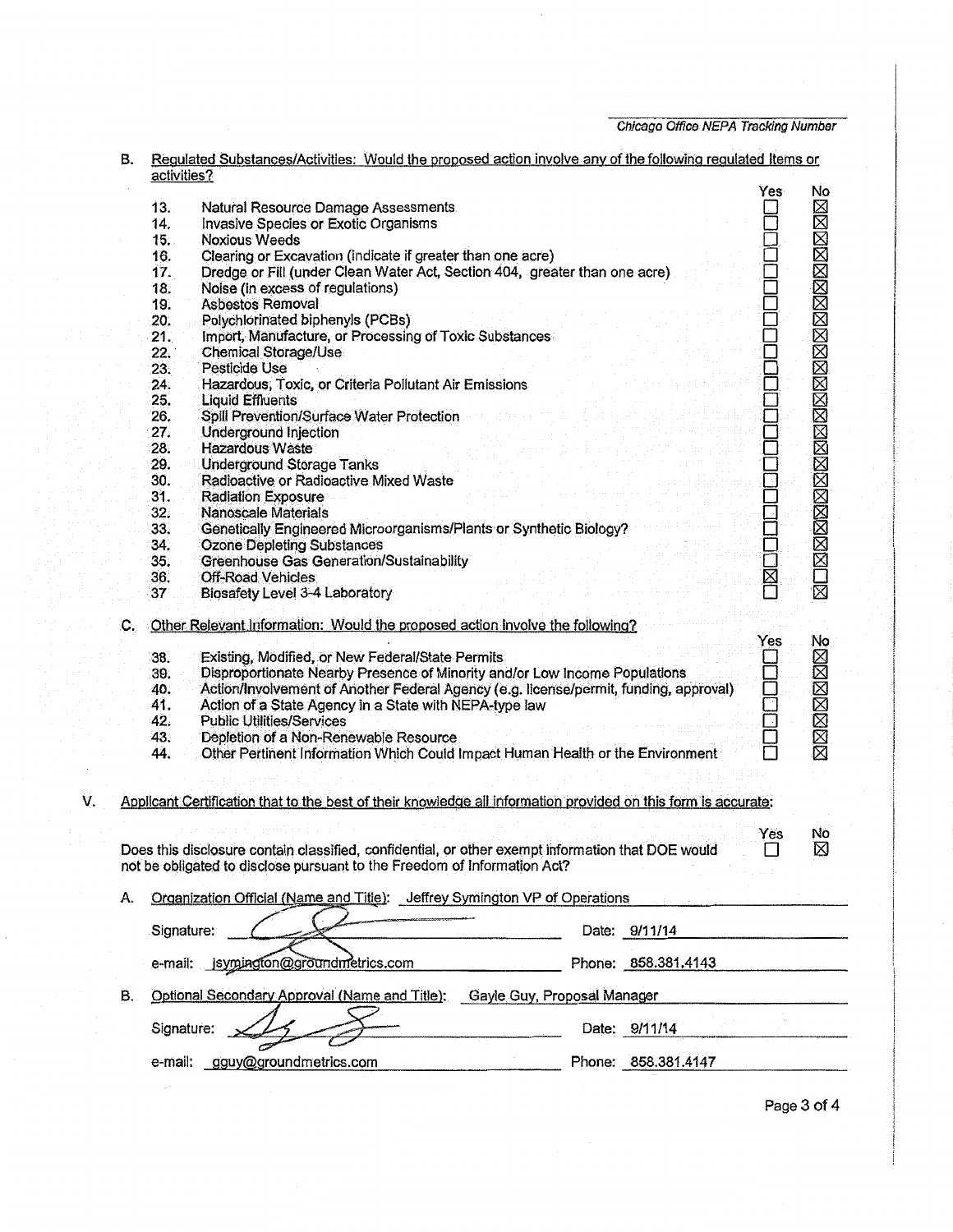|        |                                                                                                                                                                                                                                                    | Chicago Office NEPA Tracking Number |               |
|--------|----------------------------------------------------------------------------------------------------------------------------------------------------------------------------------------------------------------------------------------------------|-------------------------------------|---------------|
|        | Remainder to be completed by DOE                                                                                                                                                                                                                   |                                     |               |
|        | DOE Concurrence/Recommendation/Determination:                                                                                                                                                                                                      |                                     |               |
| А.     | DOE Project Director/Program Manager or Contract/Grant Management Specialist:                                                                                                                                                                      |                                     |               |
|        | Has the Applicant completed the Form correctly?<br>Does an existing Generic Categorical Exclusion apply?<br>If yes, indicate:                                                                                                                      | Yes<br>⊠                            | No<br>Ń.      |
|        | Name and Title: William Fernald, Sr. Program Mgr., Office of Carbon Capture & Storage Research<br>William Freissald                                                                                                                                |                                     |               |
|        | Signature;<br>Date: September 22, 2014                                                                                                                                                                                                             |                                     |               |
| В.     | DOE NEPA Team Review:<br>Is the class of action identified in the DOE NEPA Regulations (Appendices A-D to<br>Subpart D (10 CFR § 1021))?<br>If yes, specify the class(es) of action: $\overline{B3.1}$ , $\overline{B3.3}$                         | Yes<br>8                            | No.<br>$\Box$ |
|        | Name and Title: example and Title:                                                                                                                                                                                                                 |                                     |               |
|        | Signature:                                                                                                                                                                                                                                         |                                     |               |
| C.     | DOE Counsel (if requested):                                                                                                                                                                                                                        |                                     |               |
|        | Name and Title:                                                                                                                                                                                                                                    |                                     |               |
|        | <u>Date: Date: Date: Date: Date: Date: Date: Date: Date: Date: Date: Date: Date: Date: Date: Date: Date: Date: Date: Date: Date: Date: Date: Date: Date: Date: Date: Date: Date: Date: Date: Date: Date: Date: Date: Date: Date:</u><br>Signature: |                                     |               |
| D.     | DOE NEPA Compliance Officer:                                                                                                                                                                                                                       |                                     |               |
|        | The preceding pages are a record of documentation required under DOE Final NEPA Regulation, 10 CFR §<br>1021.400.                                                                                                                                  |                                     |               |
|        |                                                                                                                                                                                                                                                    |                                     |               |
|        | Action may be categorically excluded from further NEPA review. I have determined that the proposed<br>action meets the requirements for Categorical Exclusion referenced above.                                                                    |                                     |               |
|        | Action requires approval by Head of the Field Organization. Recommend preparation of an<br><b>Environmental Assessment.</b>                                                                                                                        |                                     |               |
|        | Action requires approval by Head of the Field Organization or a Secretarial Officer. Recommend<br>preparation of an Environmental Impact Statement.                                                                                                |                                     |               |
|        | Comments/limitations if any:                                                                                                                                                                                                                       |                                     |               |
|        |                                                                                                                                                                                                                                                    |                                     |               |
|        |                                                                                                                                                                                                                                                    |                                     |               |
| $\Box$ |                                                                                                                                                                                                                                                    |                                     |               |
|        | <b>NEPA Compliance Officer:</b><br>Name:                                                                                                                                                                                                           |                                     |               |

 $\mathbb{I}$ 

I

 $\overline{\phantom{a}}$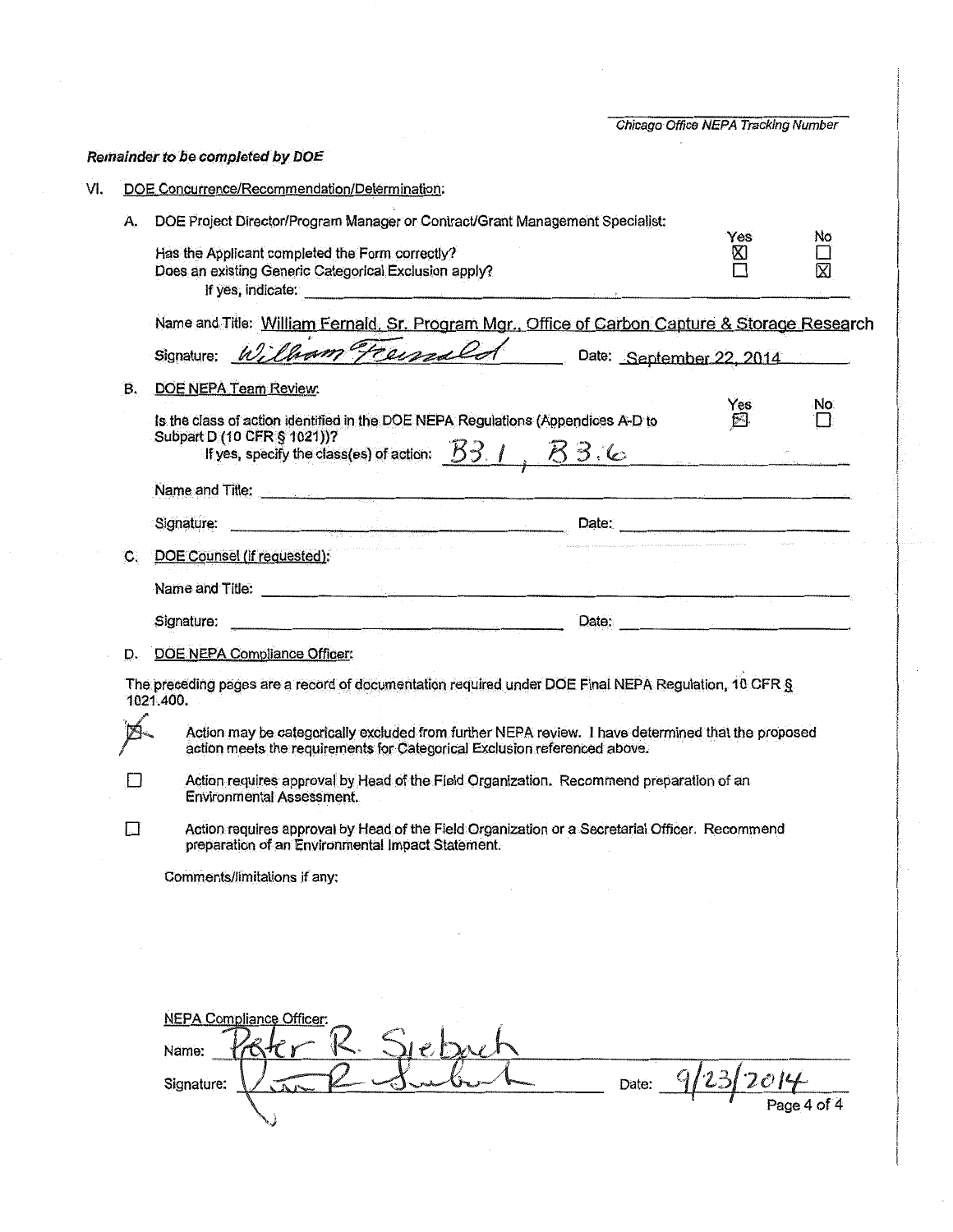Optional Additional NarratiVe: (add additional detail to description to Sections I and II *ot* explanations to responses In Sections Ill and IV.

IIIBB. The first survey we will conduct could take place at any time; its purpose is to image the area for a "before" electromagnetic snapshot. The second survey can only be conducted after **C02** injection and thus is scientifically connected to this injection process.

Explanation Page 1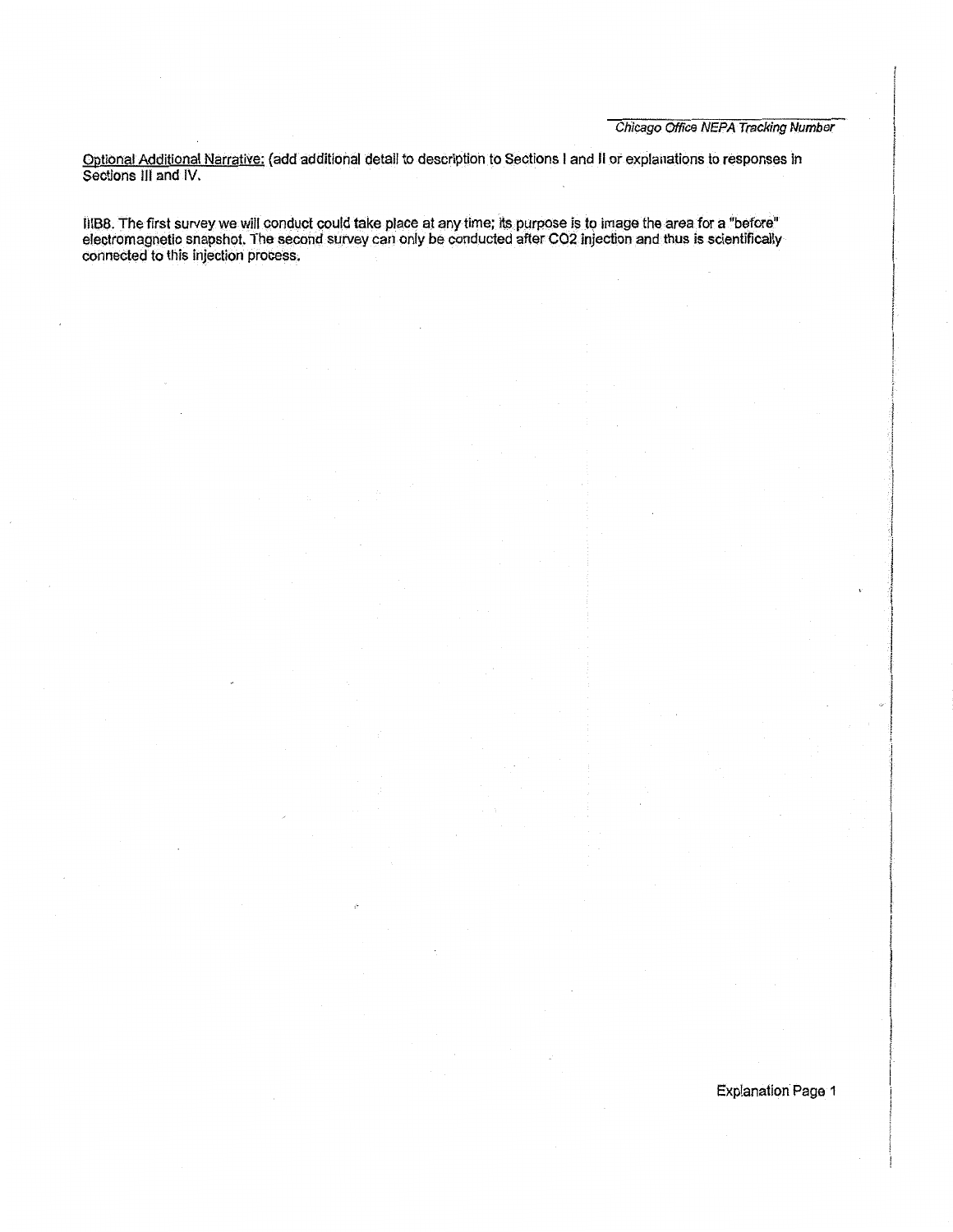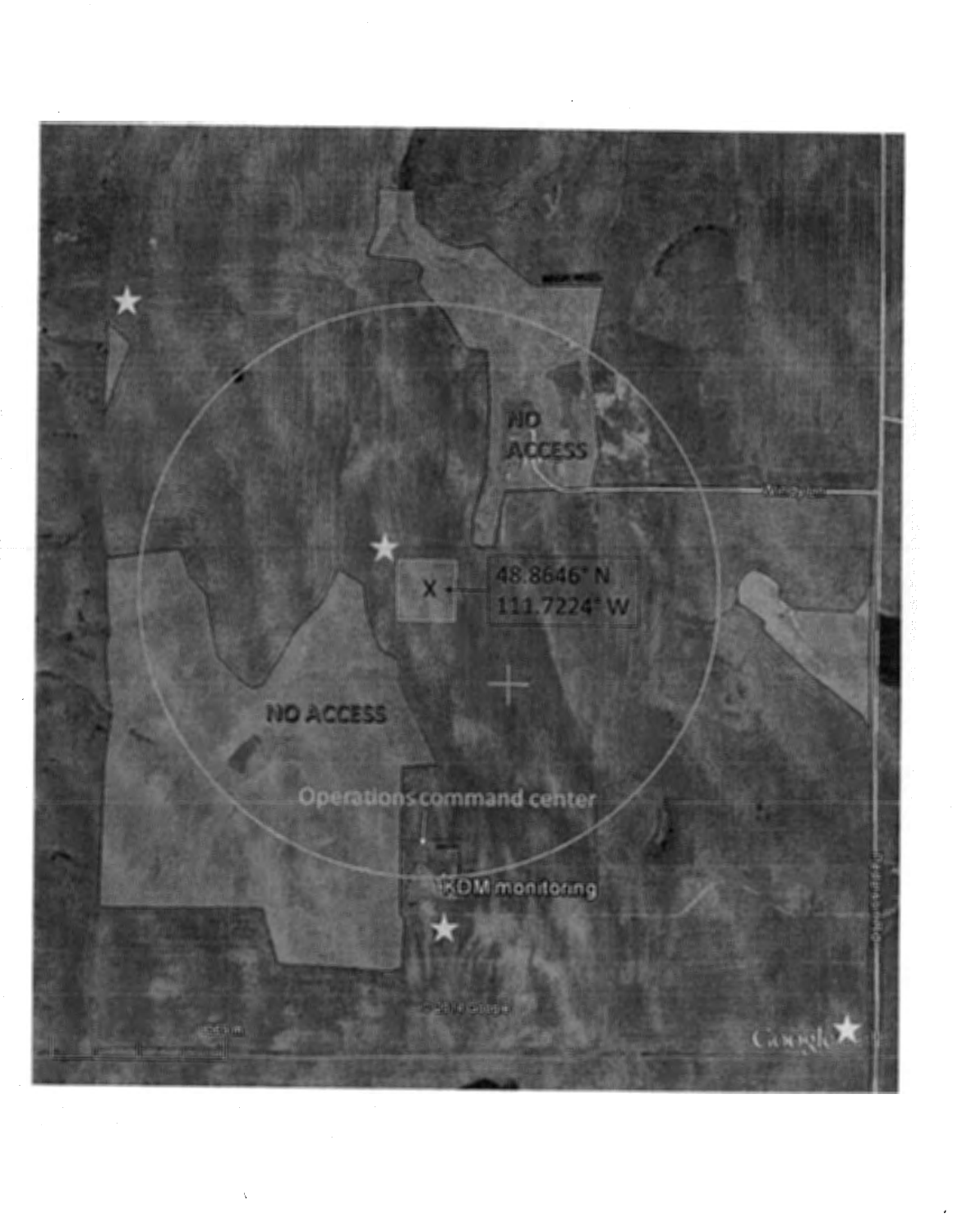# GroundMetrics Field **Work**





Work Area No Access